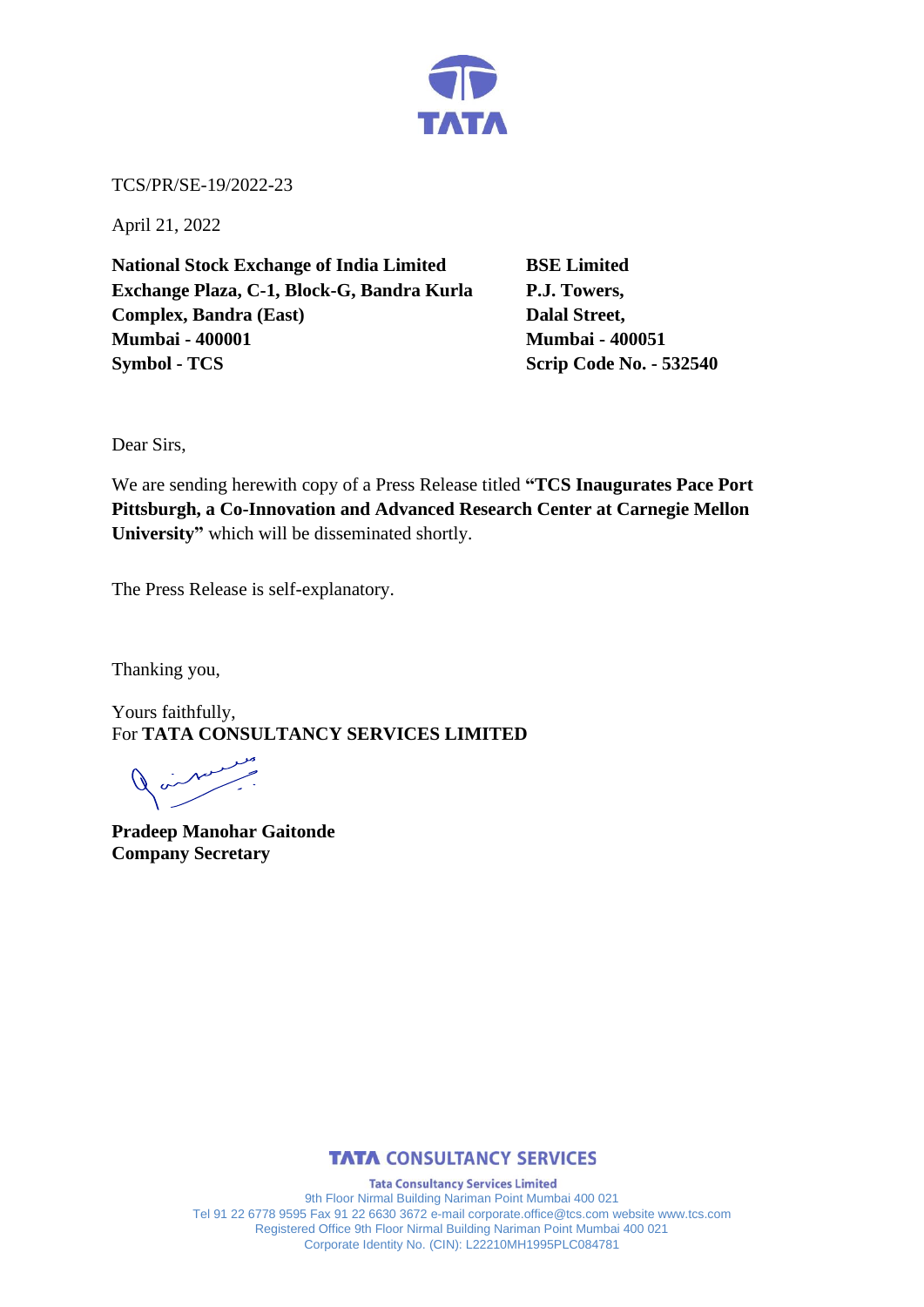

For immediate use Press Release

### **TCS Inaugurates Pace Port Pittsburgh, a Co-Innovation and Advanced Research Center at Carnegie Mellon University**

*Tata Consultancy Services' New Research and Innovation Hub at TCS Hall to Convene Ecosystems of Local Startups, Entrepreneurs, Students, and Educators to Solve Critical Business Challenges*

**PITTSBURGH | MUMBAI, April 21, 2022:** Tata Consultancy Services (TCS) (BSE: 532540, NSE: TCS) has launched [TCS Pace Port](https://www.tcs.com/tcs-pace/pace-ports/us-pace-port-enterprise-innovation)™ Pittsburgh, an advanced research and co-innovation center on th[e Carnegie Mellon](https://www.cmu.edu/)  [University](https://www.cmu.edu/) campus. The center is designed to help U.S. companies bring innovations to life faster by using the latest advances in technology and collaborating with local startups, entrepreneurs, students, and educators.

TCS Pace Port Pittsburgh is the fourth global co-innovation hub launched by TCS. Designed for companies in a wide range of industries, it specializes in innovation in the manufacturing and utilities sectors, providing enterprises with new ways to tap the Internet of Things (IoT) and the latest advances in AI from TCS Research.

The pandemic has accelerated adoption of digital technologies and the digitalization of customer interactions. This has also strengthened the imperative for companies in every industry to innovate faster to establish competitive differentiation. As the preferred transformation partner to leading U.S. companies, including nearly half the Fortune 500, TCS built this center to cater to the needs of clients looking to speed up and scale their innovation initiatives. TCS Pace Port Pittsburgh brings together partner ecosystems, digital talent, trendspotting, sandboxes and other innovation toolsets, and can instantly source inspiration and capability from across the world. Key capabilities of the new creative hub include:

- **TCS Academic Research Lab:** A space that allows researchers and CMU experts to gain exposure to the thinking and collaborative ecosystem research environment enabled by TCS, while furthering a research agenda across cutting-edge technology areas such as AI, blockchain, advanced analytics, cybersecurity, and quantum computing.
- **TCS Innovation Showcases:** A presentation and engagement facility that helps clients visualize the phases of their digital transformation journey.
- **TCS Co-Innovation Network (COIN™) Accelerator:** A collaborative ecosystem where startups, technology partners, CMU students and faculty, and TCS experts can collaboration on innovations.
- **TCS Agile Workspace:** A fully equipped, agile working environment to run business solution concepts with devoted virtual environments engineered to simulate real-world conditions.
- **TCS Rapid Lab:** An incubation lab that aims to accelerate innovation, solve business problems, move faster from concept to design and experience, and accelerate innovation acceptance.
- **TCS Think Spaces:** A workspace tailored to apply design thinking in discovering engaging ways to build new businesses and new sources of differentiation. Design thinking workshops are customized to help clients uncover new game-changing opportunities.

*"Pennsylvania's rich history of innovation is one of the best things about the commonwealth, and our worldclass research institutions and universities are some of its greatest assets,"* said **Governor Tom Wolf**. *"Bringing these two things together promises to keep Pennsylvania on the forefront of the manufacturing industry. I am proud TCS selected CMU for their newest co-innovation hub and look forward to seeing what they create together."*

TCS is committed to deepening partnerships with leading global academic and research institutions such as CMU to solve critical business challenges. The launch of TCS Pace Port Pittsburgh coincides with the dedication of TCS Hall at CMU, a research and academic space that is home to the new Pace Port. Made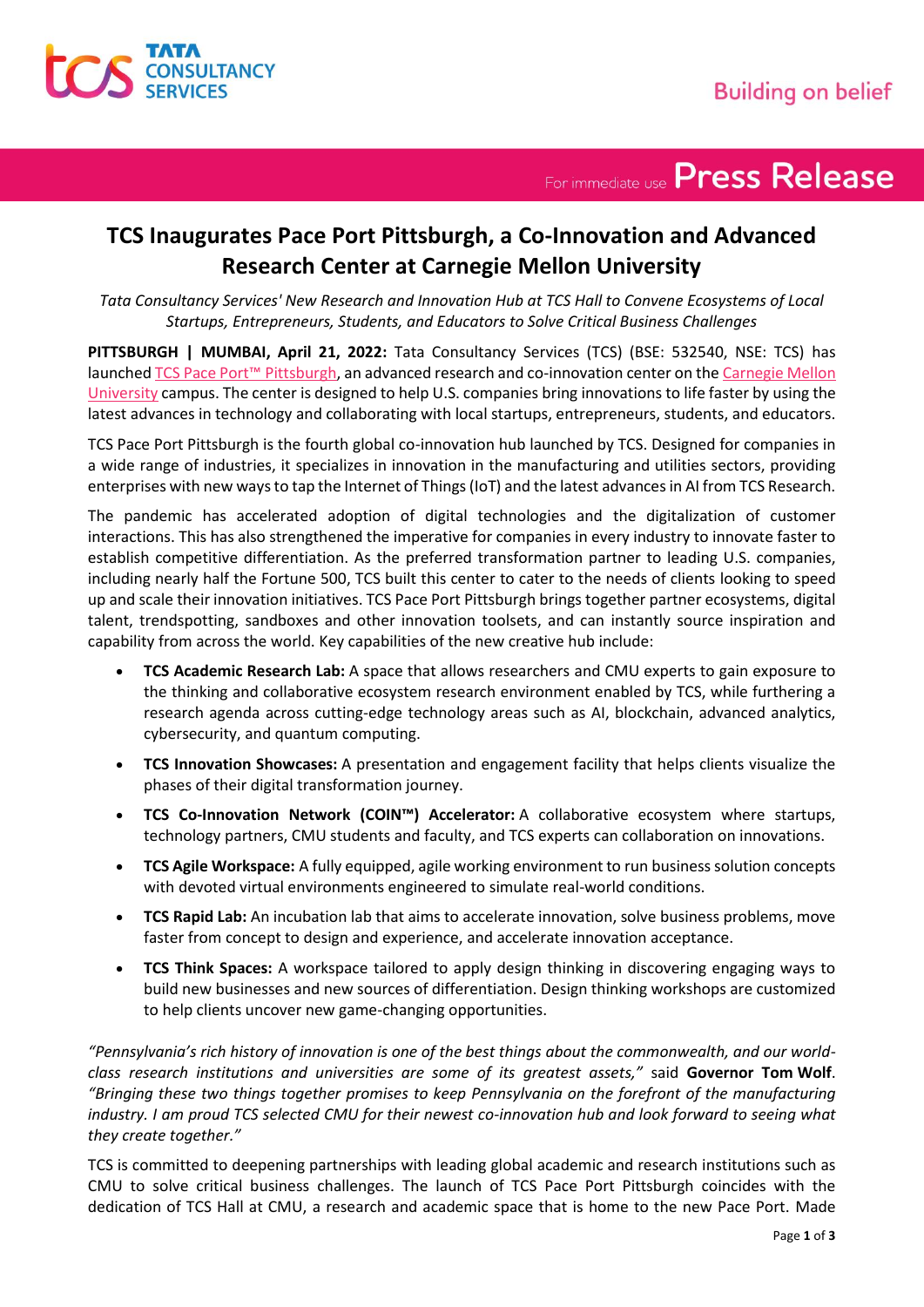

## For immediate use Press Release

possible by TCS' philanthropic gift of \$35 million, the LEED Gold certified, 90,000 square-foot building also houses the Carnegie Mellon Master of Science in Computational Finance program, facilities for the School of Computer Science's Institute for Software Research, and its Center for Business Engagement.

*"Collaboration between universities and industry is key to addressing the pressing global challenges that face our society,"* said **CMU President Farnam Jahanian**. *"We are grateful to TCS for its exceptional philanthropy that has made possible this dynamic new facility. TCS Hall serves as a training ground for CMU students as well as a nexus of collaboration for partners across the innovation ecosystem. This is the latest chapter of our ongoing partnership to drive innovation and entrepreneurship at the leading edge of technology, science, and society."*

CMU's James H. Garrett Jr., Provost and Chief Academic Officer, and Anne Molloy, Vice Chair, Board of Trustees, were among the distinguished speakers and guests who joined N Chandrasekaran, Tata Sons Chairman of the Board, TCS' Rajesh Gopinathan, Chief Executive Officer and Managing Director, and Krishnan Ramanujam, President, Enterprise Growth Group, at the ribbon-cutting ceremonies to inaugurate TCS Pace Port Pittsburgh and TCS Hall.

*"U.S. competitiveness hinges on the ability of private enterprises and entrepreneurial leaders to set the global pace of innovation,"* said **Suresh Muthuswami, Chairman, TCS North America***. "TCS' partnership with Carnegie Mellon University is a testament to how academia and industry can support this mandate."*

*"To drive sustainable growth, U.S. companies are forming collaborative ecosystems spanning multiple technology disciplines and industries -- like the ones TCS, CMU, startups and other partners will foster right here at TCS Pace Port Pittsburgh,"* said **Ananth Krishnan, Chief Technology Officer, TCS.** *"This co-innovation hub brings to life our belief that innovation has a context but no boundaries. Together, we are answering the call to innovate with speed."* 

For more information about Pace Port locations, visi[t https://www.tcs.com/pace-ports-innovation-business](https://www.tcs.com/pace-ports-innovation-business-transformation)[transformation.](https://www.tcs.com/pace-ports-innovation-business-transformation)

#### About Tata Consultancy Services

Tata Consultancy Services is an IT services, consulting and business solutions organization that has been partnering with many of the world's largest businesses in their transformation journeys for over 50 years. TCS offers a consulting-led, cognitive powered, integrated portfolio of business, technology and engineering services and solutions. This is delivered through its unique Location Independent Agile™ delivery model, recognized as a benchmark of excellence in software development.

A part of the Tata group, India's largest multinational business group, TCS has over 592,000 of the world's best-trained consultants in 46 countries. The company generated consolidated revenues of US \$25.7 billion in the fiscal year ended March 31, 2022, and is listed on the BSE (formerly Bombay Stock Exchange) and the NSE (National Stock Exchange) in India. TCS' proactive stance on climate change and award-winning work with communities across the world have earned it a place in leading sustainability indices such as the MSCI Global Sustainability Index and the FTSE4Good Emerging Index. For more information, visit **[www.tcs.com](https://www.tcs.com/)**

#### **TCS media contacts:**

| Asia Pacific              | Email: wenjian.lin@tcs.com   Phone: +65 9695 9948      |
|---------------------------|--------------------------------------------------------|
| Australia and New Zealand | Email: kelly.ryan@tcs.com   Phone: +61 422 989 682     |
| Canada                    | Email: tiffany.fisher@tcs.com   Phone: +1 416 456 7650 |